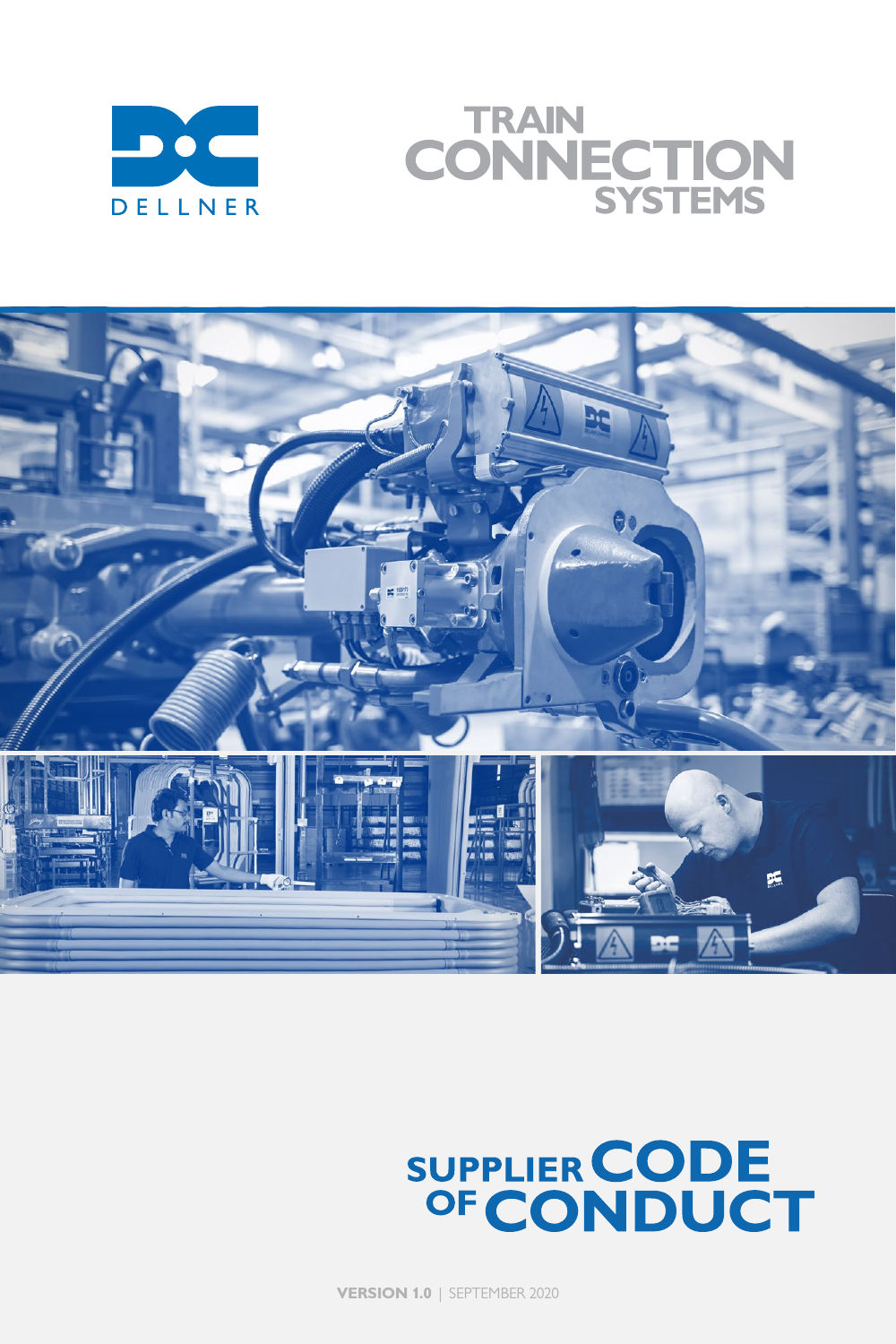**2**

Dellner's commitment to corporate responsibility and sustainable business practices is essential for managing the challenges and opportunities in the global rail industry. Dellner's Supplier Code of Conduct (Supplier Code) integrates the principles of the United Nations Global Compact, and Dellner wants to ensure adherence by its suppliers, consultants, agents and representatives (Suppliers) to these principles. Dellner expects its Suppliers to apply the standards in the Supplier Code through their own supply chain.

Dellner always strives to conduct business in the highest ethical manner. The Supplier Code lays out the minimum level of ethical business behavior which Dellner expects its Suppliers to display when conducting business. Suppliers must also always comply with laws and regulations of the countries in which they operate.



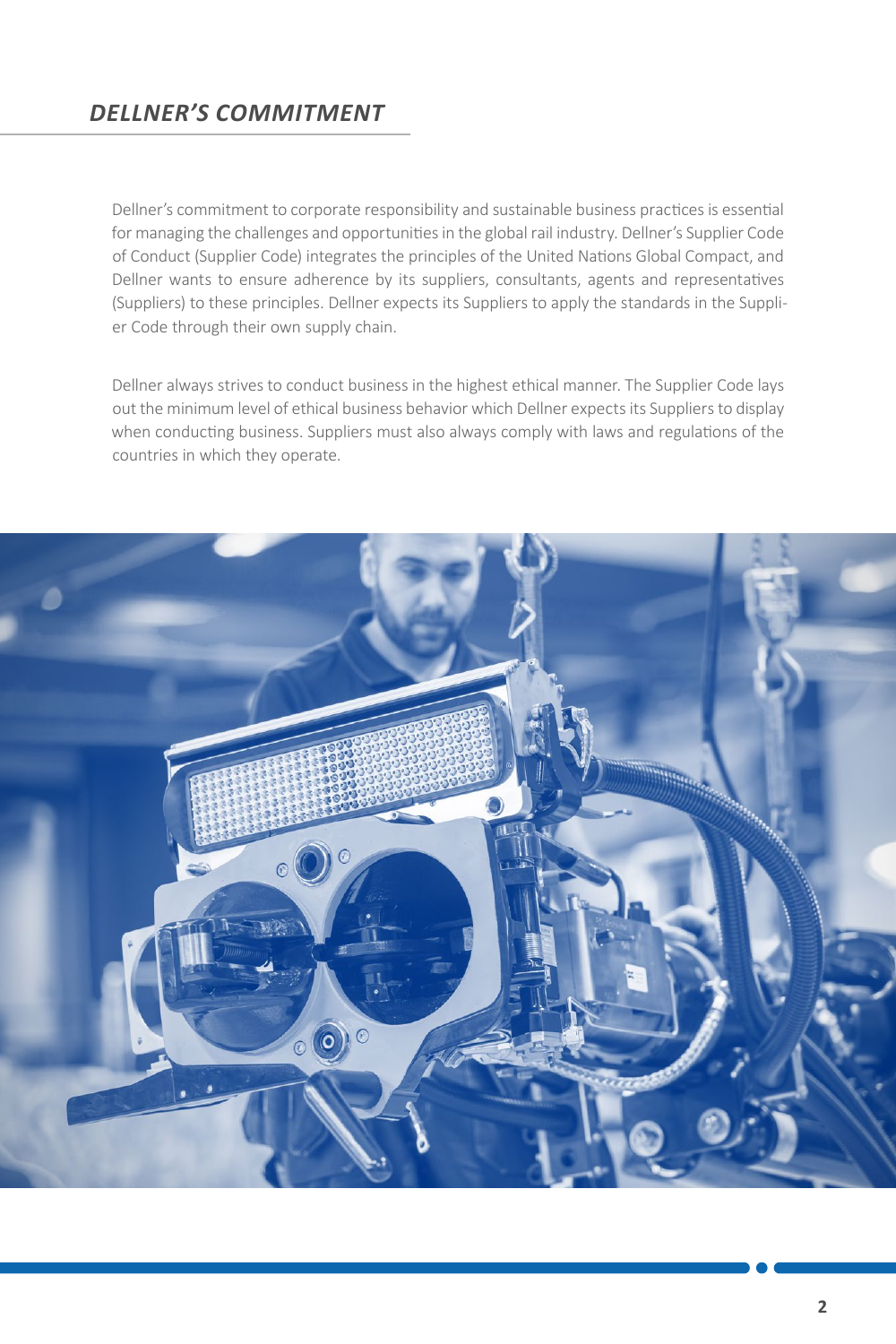#### **Fraud and Anti-Corruption**

All Suppliers to Dellner must abide by national and international regulations on preventing and detecting economic crimes including fraud, money laundering and extortion. Suppliers must comply with all applicable anti-corruption laws when conducting business. Suppliers must not make so-called "facilitation" or "grease" payments and must not make donations or sponsorships as bribery. When dealing with third parties such as customers, suppliers, or any government or statutory authority, Suppliers must ensure that all decisions are made with utmost integrity, honesty, independence, transparency and objectivity. Suppliers to Dellner must have zero tolerance for corruption, bribery and extortion.

#### **Fair Competition and Anti-Trust laws**

Suppliers must also ensure full compliance with all anti-trust and fair competition laws when conducting business. Suppliers must avoid all potential conflicts of interest between Dellner and the Supplier and must immediately inform Dellner if they become aware of any such potential conflict of interest.

## **Confidentiality and Intellectual Property**

Suppliers must treat information received from Dellner confidentially, and in particular, any information which, if disclosed, risks placing Dellner at a competitive disadvantage, must be kept strictly confidential by the Supplier. Suppliers must respect and protect the intellectual property rights of Dellner and third parties. This includes, but is not limited to, patents, trademarks, copyright, know-how, innovations, unique solutions and industrial processes and secrets.

## **Economic Sanctions**

Suppliers must ensure compliance with all applicable economic sanctions, including any trade, economic or financial sanctions laws, embargoes, freezing provisions, or restrictive measures enacted, enforced or administered by a sanctions authority or otherwise imposed by law or regulation of the European Union (EU), the EU Member States, the United Kingdom, the United States of America (U.S.), or any other applicable jurisdiction.

## **Trade Controls**

Suppliers must comply with any export and other trade control laws that may apply to restrict export of certain items to any third country destination or to military end-users, including those administered and enforced by the EU and its EU Member States, the UK Department for International Trade, the U.S. Department of Commerce's Bureau of Industry and Security, and all other relevant government authorities.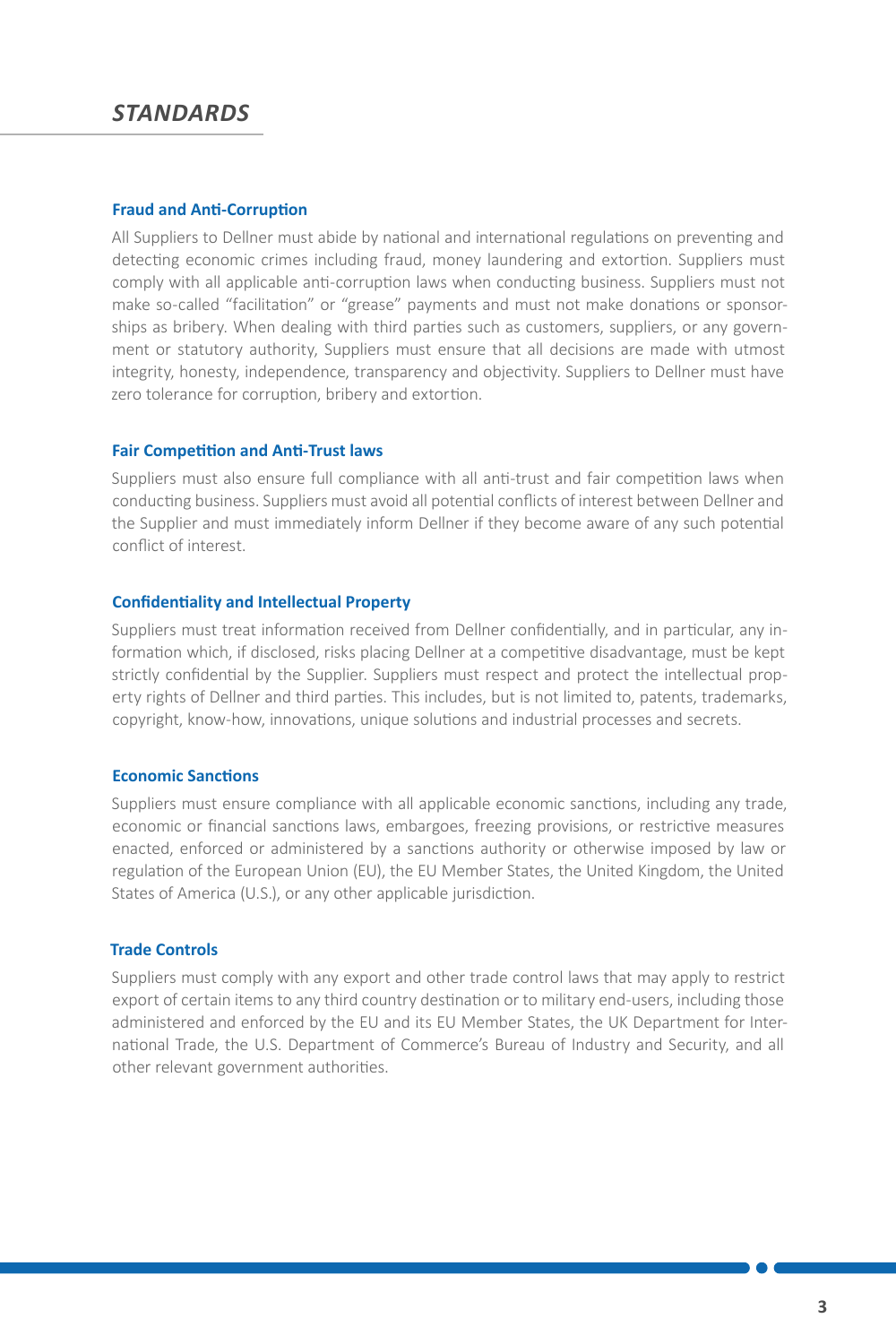**4**

# **Human Rights and Labor Laws**

Suppliers must support and respect the protection of internationally proclaimed human rights. All Suppliers must protect the fundamental human rights, which shall be known, understood and applied equally.

Suppliers must respect the personal dignity, privacy and rights of each individual, and not tolerate behavior including gestures, language and physical contact, that is sexual, coercive, threatening, abusive or exploitative.

Suppliers must ensure fair labor conditions. The employees of the Suppliers must be compensated fairly, and both the Supplier and its employees must comply with all relevant labor laws, including those relating to wages, insurance and working hours. Forced, exploited, bonded and child labor are strictly forbidden.

As a primary principle, employees shall have the right to a periodic holiday with pay and the right to equal pay for equal work and must not be forced to work more than the stated regular and overtime hours in the law of the country in which they are employed.

Suppliers must respect the rights of employees to freely associate and bargain collectively according to the laws of the country in which they are employed.

Discrimination based on gender, age, sexual orientation, ethnicity, nationality, religion, disability, union membership or political affiliation is strictly forbidden.

# **Environment, Health and Safety**

Dellner expects its Suppliers to conduct business in a sustainable way. Suppliers must also ensure a safe working environment for themselves, their colleagues and all workplace visitors. Suppliers are also expected to take adequate steps to prevent accidents and injury to health, and to minimize workplace hazards and risks. The Suppliers shall provide appropriate safety equipment and make sure it is used appropriately. Suppliers must ensure that each of their employees working on Dellner matters comply with all applicable local laws and regulations pertaining to the use of drugs and alcohol.

Dellner expect its Suppliers to always meet environmental legal requirements. Suppliers should take a precautionary approach to environmental challenges. Suppliers should undertake initiatives to promote greater environmental sustainability and encourage the development of environmentally friendly technologies and strategies to improve the overall environmental impact of its operations.

# **Conflict minerals**

Dellner will comply with all legal requirements, as well as customer requirements, regarding the restriction and prohibition of conflict minerals. Suppliers must therefore ensure that the goods they supply to Dellner are in full compliance with all such applicable legal requirements.

#### **Personal Data**

Dellner complies with the GDPR and any other laws and regulations applicable to the use and protection of Personal Data. All Suppliers to Dellner must comply with the laws and regulations regarding the use and protection of Personal Data that are applicable in the country in which they operate.